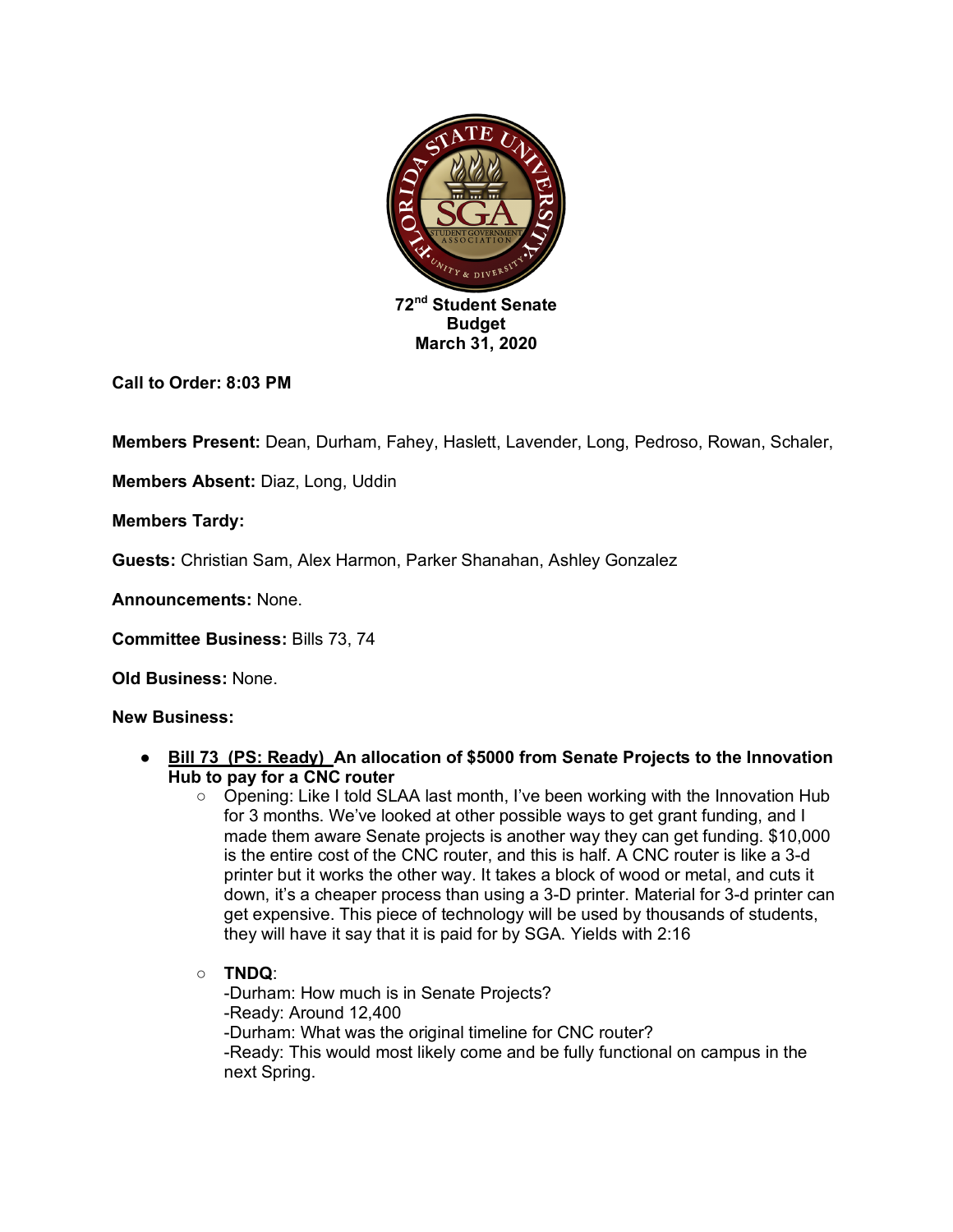- *Fahey moves to enter roundtable discussion*
- *Rowan seconds*
- Round Table Discussion
- *Fahey moves to call to question*
- 2:16 Closing: Thank you for all your questions. THis will really help out the innovation hub, and is a cool piece to add to their inventory.

#### **Vote**

**Y-**, Durham, Fahey, Lavender, Long, Pedroso, Rowan, Schaler, **N-** Haslett **A-**

## *Bill 73 Passes*

- **Bill 74 (PS: Slimak) An transfer of \$4314 from Senate Projects to Facilities in order to install 2 picnic tables.** 
	- **Opening**: Thank you Budget for having me. I've been working on this for a while. This will be creating tables for Legacy Walk. I noticed someone drop mustard on their pants, because they weren't able to sit at a table. The COB offered the breezeway. This will be giving two picnic tables along the walk. This will have four wheelchair accessible spots. Yields with 3:24 to closing

#### ○ **TNDQ**:

-Rowan: Where exactly are the tables?

-Sofia: The tables will be near the sidewalk area facing Bellamy. It's a covered area right in front of Rovetta. It is the corner intersection between Strozier and Bellamy. It's at the top of Market Wednesday.

- *Durham moves to enter roundtable discussion*
- *Lavender seconds*
- **Round Table Discussion**

-Durham: WIth the state budget, they have funded FSU for a new COB. Im not sure when this will be, but it is Thrasher's retirement wish. If we put new tables in the COB rotunda? I understand the need, but if it's getting torn down what's the point?

-Slimak: Rovetta is planning on staying there. The Dean says even if we leave, it will still be a great addition to the building.

-Fahey: Are there people there right now in order to purchase the tables? Slimak: As of my knowledge, everything is on track. We are waiting on Facilities Rowan: The Union is close by, can you address the cost and need for seats? Slimak: There are no tabletops, and the 3 benches are typically full.

Lavender: Is the College of Business able to fund the tables?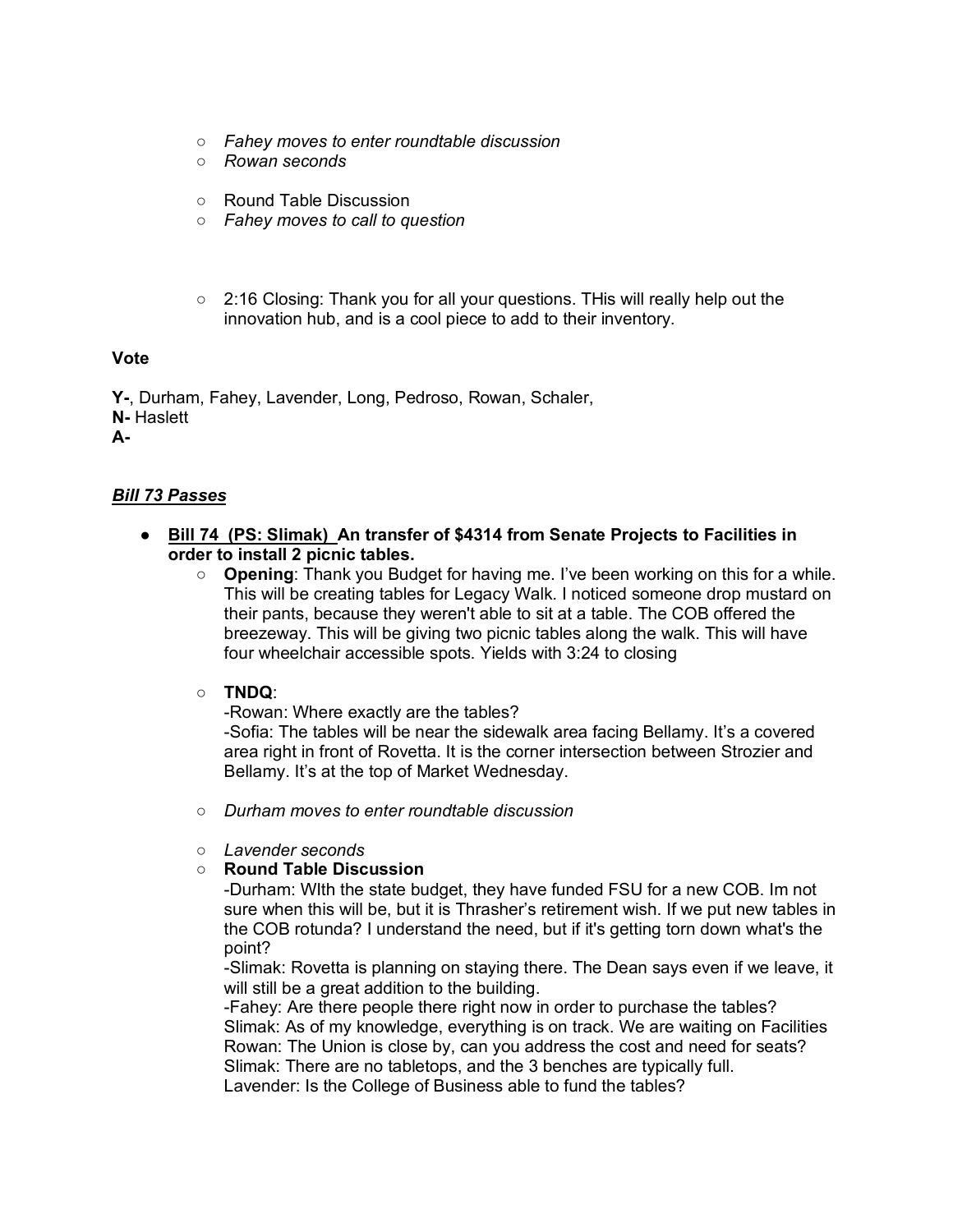Slimak: They are not, all of that money is going to the new College of Business building.

Dean: Who is paid that fee?

Slimak: Facilities

Rowan: There are only so many seats, it seems a lot of money for what it is. Durham: I just want to verify, does it need to have an SGA logo on it? Slimak: We are trying to get it etched in the tables or put on the side. Lavender: \$5000 is a lot of money. We have to get a full invoice from the company.

Slimak: The tables are there forever, it is an investment in the university. It is readily accessible. I would be open to looking further into this.

Durham: I just want to say thank you to Senator Slimak, I am a pro of this bill. Even though it is just 8 seats, it will serve more students in the future. This is truly an investment that will be there in the future. I like sitting outside, the Union will be delayed. I am always impressed with people who have gone through and done the work. I am in full support of this bill. I don't want to keep delaying this, and I think two tables would be good.

Harmon: Is there a possibility of more tables being added?

Slimak: There is a possibility of two more tables being added.

Rowan: Have you looked at cheaper options?

Slimak: These are the cheapest options.

Lavender: I was skeptical, but I think the permanence Slimak:

*Rowan moves to exit roundtable Durham seconds*

**Closing**: I know this is a big bill to swallow for tables. I am excited to see students use the tables. If you have any questions or would like to reach out, please contact me. Yields remainder of time.

#### **Vote**

**Y** - Durham, Fahey, Lavender, Long, Pedroso, Rowan, Schaler,

**N** - Haslett, Rowan

**A** - Schaler

## *Bill 74 Passes*

# **Bill 71 (PS: Ready CO:Adamyk) An allocation of \$8675 from Executive Projects to New Student and Family Programs**

*Durham moves to table Bill 71 Shaler seconds*